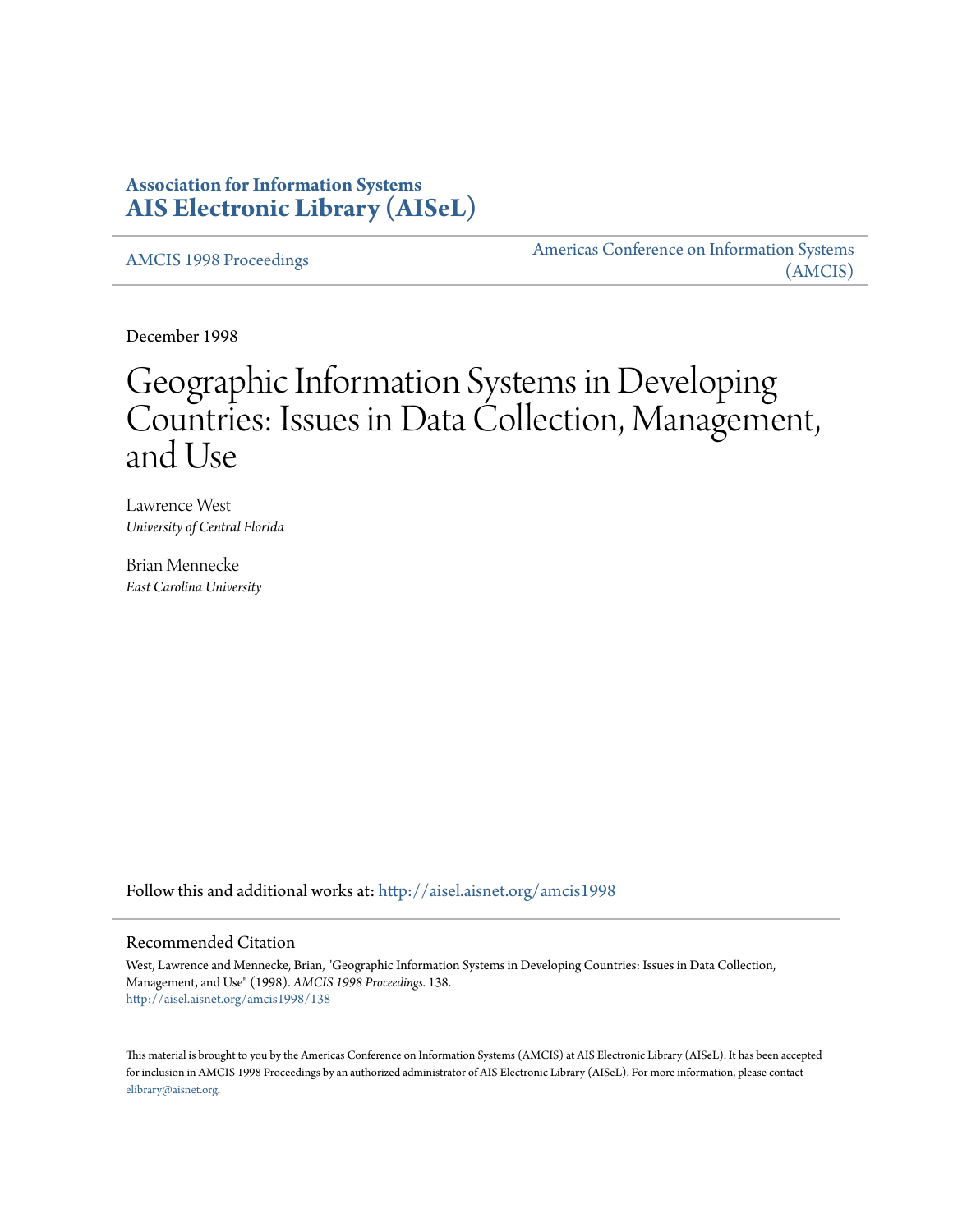## **Geographic Information Systems in Developing Countries: Issues in Data Collection, Management, and Use**<sup>1</sup>

### **Lawrence A. West, Jr.**

Department of Management University of Central Florida

#### **Brian E. Mennecke**

Department of Decision Sciences East Carolina University

#### **Introduction**

Although the trend in many developed nations is to decentralize government planning and management, centralized planning is continuing to increase in importance in developing nations (Todaro, 1994; Gillis, et al., 1992). In particular, many third world governments plan a larger relative share of their economies than do governments in developed countries (Todaro, 1994; Gillis, et al., 1992). Unfortunately, centralized government development activities are hampered by two factors identified by Todaro, the lack of adequate data and of trained decision makers (1994, Ch. 16). In particular, spatial and attribute data describing the geographic distribution of economic resources, populations, and other factors affecting development present significant problems for government planners and leaders.

Geographic information systems (GIS) are a type of data management and decision support system that have been shown to be useful in supporting decision makers in public planning and administration (Brudney & Brown, 1992; Drummond, 1995; Grupe, 1992; Worrall, 1994). GIS enable the collection of conventional (attribute) data and geographic (i.e., spatial) data. Because many planning decisions include geographic concepts, these systems can be useful in helping to organize public and private resources and make policy decisions. Although GIS have the potential to assist governments in managing development, the spatial data that drives these systems present a host of collection and management problems. This paper discusses several of the problems related to using GIS in the third world and offers potential solutions for addressing these problems.

#### **Issues Impacting GIS Use**

Unfortunately, GIS capabilities are largely unavailable in the majority of the nations around the world. For example, a recent UN survey found that only 44 of the 210 countries surveyed reported that they used GIS (United Nations Statistical Division, 1997). In most cases this is because there is a shortage of spatial and socioeconomic data. For example, Gerland (1996) notes that "The problem remains that very little of this information is spatially referenced and organized, making it difficult or even impossible for analytical studies, monitoring, planning, and decision-support to take place" (p. 9). This is because spatial data and GIS present a unique set of management and collection problems (Onsrud & Pinto, 1991). Because many researchers are likely unaware of these problems, it is worthwhile to review and discuss these issues.

#### *Acquiring Accurate Source Data*

A typical approach used for generating GIS data is to digitize existing paper maps. Unfortunately, these maps often contain inaccuracies and inconsistencies. For example, a study of GIS use in the Philippines conducted by the U.S. Bureau of the Census (Leddy & Fuller, 1996) showed that the primary base maps used to generate digital maps were created in the 1940's and 1950's. Unfortunately, in developing countries data sources such as these are often all that are available for building GIS data sets.

#### *Data Integration*

Many developing countries do not collect even basic statistical data about their population or the economy. Further, there are few standardized data collection efforts (Gerland, 1996). Integration problems include missing positional information, inconsistent classifications and methodologies, different spatial units, different levels of aggregation or resolution, spatial data gaps, and different time references for the data.

#### *Resource Constraints*

It is often difficult for fiscally constrained governments to justify the initial investment when other, more pressing projects exist (Innes & Simpson, 1993). Further, implementation efforts that last for many years often have the potential to extend past

<sup>&</sup>lt;sup>1</sup>The review of the paper was managed by George Marakus.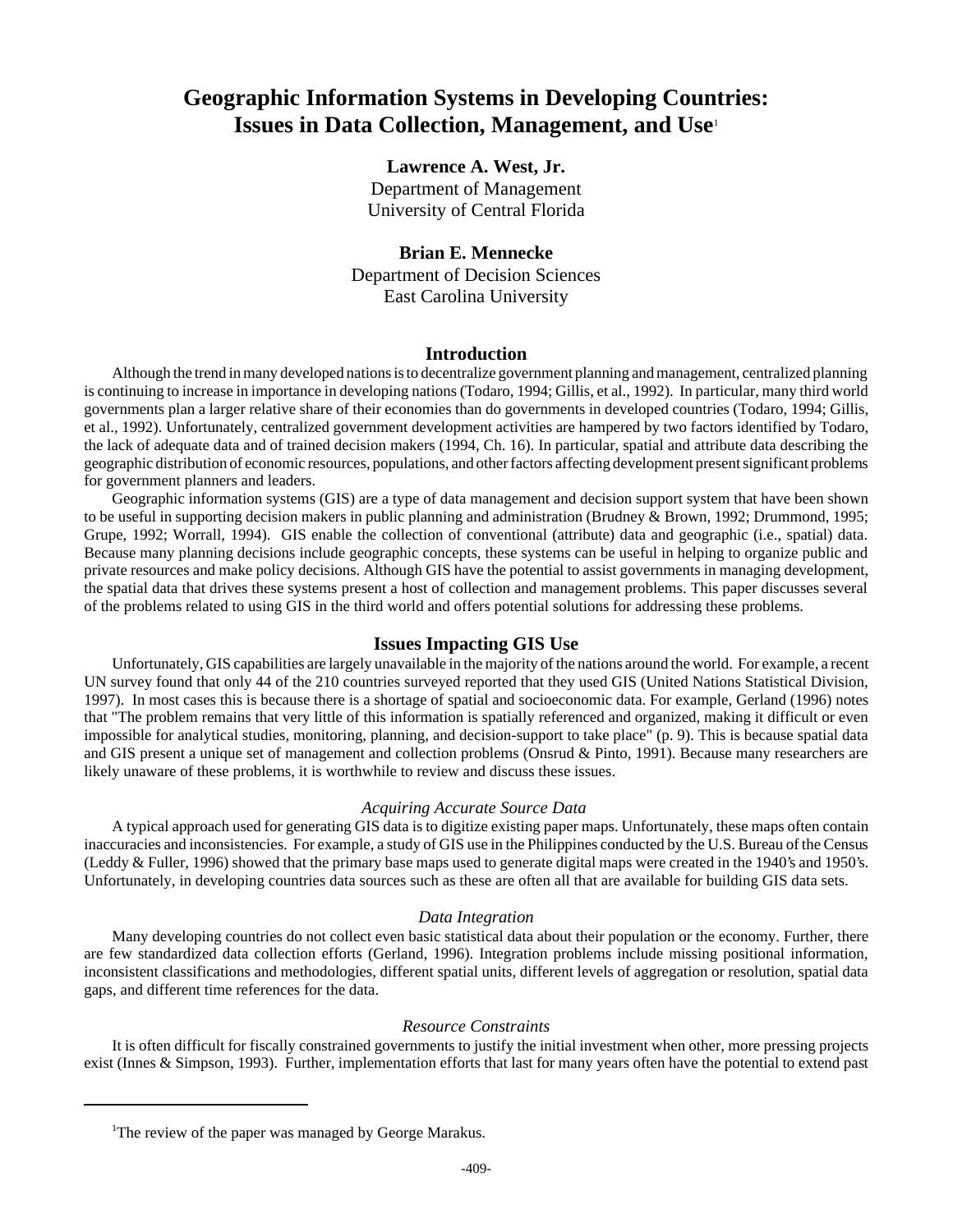the tenure of those who initiated the project (Leddy & Fuller, 1996). A second resource issue is that of trained personnel. Leddy and Fuller (1996) observed that when Filipino government employees acquire training and competence in GIS, they are likely to move to more lucrative positions.

#### *Organizational Politics*

Organizational political behaviors (OPB) have been observed to have a significant impact on the implementation of GIS in organizations in the U.S. (Pinto & Azad, 1996). An important issue is conflict over GIS and other IT resources. For example, many governments are not willing to collaborate in the development and administration of GIS and spatial data. This is a particular problem when significant resources have been expended to develop and collect spatial data and technologies by local governments. This type of problem is likely to arise not only because of interpersonal and institutional constraints, but also because these organizations likely do not have significant formal protocols and policies for collaboration.

#### **Promoting GIS Use in the Third World**

Despite the impediments to GIS system development discussed above there are strategies and techniques available to countries that wish to take advantage of GIS.

#### *Automated Data Acquisition*

Global positioning systems (GPS) and remotely sensed imagery (RSI) offer the potential to provide vast quantities of useful data for third-world nations. By equipping agency employees with GPS devices the location of features can be recorded as a routine part of employee duties. For example, Dugger (1997) showed how GPS could be used to create maps showing the locations of solid waste disposal sites in Thailand. Hightower et al. (1997) used GPS technology to collect land use data and data on mosquito breeding habitats in the Lake Victoria region of Africa. In both of these cases GPS was used by personnel to collect data while undertaking field operations that were a normal part of their activities.

Another source of data for map creation is remotely sensed data (Bhatt, 1992; Karnik, 1993). An advantage of RSI is that maps created using this technology are usually significantly less expensive than those created using ground-based approaches. For example, Pratt et al. (1997) showed that a mapping project using RSI significantly reduces data collection costs. An additional advantage of RSI is that data for most of the world are available (Goodrich et al., 1996). For example, NASA has begun a program called the NASA Commercial Technology Network to promote the use of NASA technology for commercial applications. In one project, data from NASA satellites were used by a coffee company in the U.S. to produce vegetation and crop health maps (NASA, 1994). The maps allowed managers in the firm to improve their understanding of the coffee market and also help farmers and government administrators in Central and South America to better manage their own resources. RSI from commercial organizations have also been used to aid development efforts. For example, Haack et al. (1996) used SPOT satellite imagery to capture data about the extent of urban expansion in Kathmandu, Nepal. Similarly, Corbley (1997) used RSI to create maps for urban planning and natural resource management in India. Some third world countries have even begun to develop their own RSI capabilities. Brazil, for example, plans to invest more than \$1 billion in satellite technology by the turn of the century (Goodrich et al., 1996).

RSI is particularly useful when used to identify physical features such as roads, villages, natural resources, and similar objects (Wang et al., 1992). In addition, imagery is also useful for comparing data over time. In Tijuana, Mexico aerial photographs and maps from two time periods were merged and compared to update and quantify urban growth (Bocco & Sanchez, 1995).

#### *Standardized Infrastructure Requirements and Policies*

Of primary importance in developing a robust GIS environment for use in the third world is the need to develop an infrastructure that is capable of supporting users of spatial technologies. First and foremost is the need to establish a set of national-level standards for applications and data formats (National Research Council, 1994). Standards should address issues such as map projections, data resolution, and the spatial database schema. A strategy for developing standards should include the development of a standardized metadata repository (i.e., a data dictionary). Beyond this, however, it must also be recognized that the accuracy of any GIS data is dependent on the underlying reference scheme and map scale. If different organizations use different maps with different levels of accuracy then the ability to integrate this data will be impaired. This problem can be addressed by funding at the national level maps containing political boundaries and other features. Of course a national-level data collection program can create its own set of problems. Experiences from developed nations suggest that large-scale efforts to develop national spatial data resources can have unanticipated and problematic consequences. These include problems such as collection efforts that produce data that are inappropriate for local users' needs; data collection efforts that are slow and produce obsolete output; and problems with identifying costs and assigning costs to specific products or users (National Research Council, 1994; p. 12). One solution to this problem is to develop national standards but to encourage local collection and management of the data.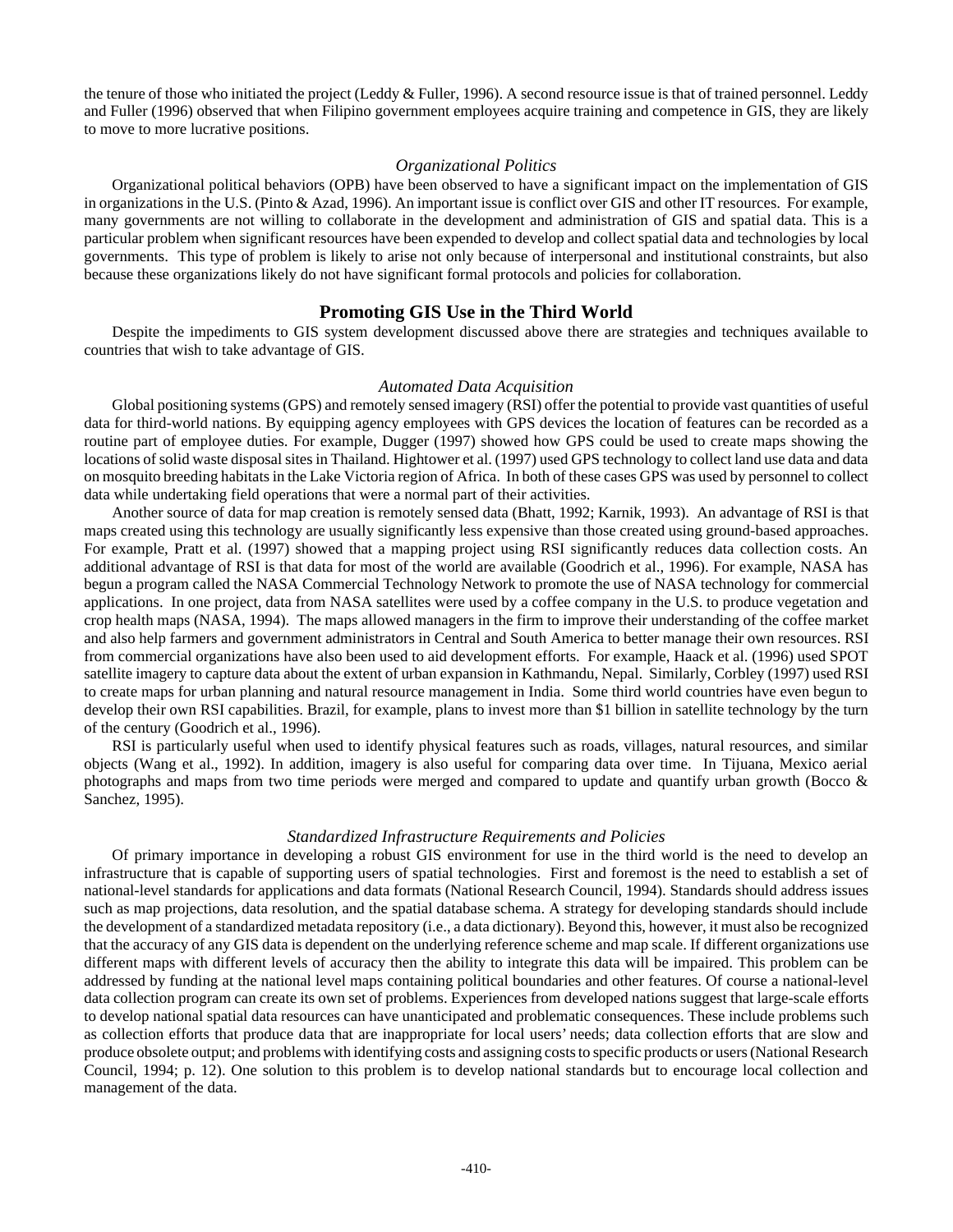#### *Leveraging Resources and Strategic Partnerships*

Because of the complexity of the problems in many nations, there is no one solution that will address all of these constraints. Nevertheless, there are several policy initiatives that will improve the likelihood that GIS will be successfully utilized. For example, many developing nations have natural resources, a strategically important geographic location, a large labor pool, or a potential market for selling products that organizations from developing nations will seek to exploit. When a third world government lets contracts for transportation, telecommunications, construction, etc., contracts should include provisions that contractors provide compatible datasets pertaining to the objects of interest (e.g., microwave towers, wells, etc.). Similarly, when projects involve natural resource development, the permitting process should require that reports be submitted using GIS techniques and that the organization include other data as part of development activities. This practice is common in developed nations. For example, the City of Raleigh in North Carolina requires that all building permits be authorized only when contractors include blueprints and maps in a format compatible with the City's systems. Third world nations can also form mutually beneficial partnerships with aid agencies, the U.N., universities, and other organizations. For example, Pohl (1995, 1996) completed a digital mapping project for Indonesia that was funded by a European research agency and a university. When completed, Indonesia took possession of high quality base maps for a large part of the country.

#### *Managing Organizational Political Behaviors*

To maximize the potential for successful GIS implementation in the face of political behavior, managers must operate as *sensible* organizational actors by learning to use OPB as a tool (Pinto & Azad, 1996; Pinto, 1997). Pinto (1997) suggests that managers should develop "appropriate" political tactics, which means being sensitive to the concerns of powerful stakeholder groups and developing strategies for influencing and negotiating with them. To accomplish this, managers should consider the concept of "WIIFM" (What's in it for me?) in order to identify factors that will motivate organizational actors likely to engage in OPB. Unfortunately, these recommendations do not address the problem of how to implement organizational policies and procedures that will encourage these positive behaviors.

To do this, governmental organizations must take a strategic view of positive uses of OPB. For example, the National Research Council (1994) suggests several organizational strategies for promoting successful inter-organizational partnerships in sharing data. Organizations must develop policies that encourage taking *shared responsibilities shared commitment*, *shared benefits*: and *shared control*. These guidelines are reminiscent of Robey, Smith, and Vijayasarathy's (1993) research on the role of conflict and politics on IT implementation. In their model conflict resolution is considered to be an important factor affecting success. The fact that the suggested guidelines are designed to mitigate political conflict suggests a model of the relationship of OPB and implementation success (see Figure 1). In this model an increase in shared commitment and shared responsibilities is expected to increase participation by organizational actors. Further, enabling organizational actors to control the decision making process suggests that those who are participating will also have influence on the outcomes of the implementation process. In turn, the anticipation of benefits being derived from the projects will lead to buy in into the project. If each of these guidelines is followed, conflict should be reduced and the success of the project should be more likely to occur.



Although we have not tested this model empirically, anecdotal evidence suggests that the model accurately describe the implementation process. For example, Klein (1995) reports on a successful collaborative development project initiated by Tijuana and Ensenada, Mexico that resulted in a jointly developed and owned GIS. A factor identified as being critical

to the success of the project was early efforts to identify and quantify the shared benefits of the system.

#### **Conclusions**

In addition to its widely reported applicability to the management of specific projects and resources, GIS data has the inherent capability of serving as the basis for an integrated decision support system at the highest levels of government in developing nations. The natural relationships created by the spatial elements of GIS data provide connectivity that is not